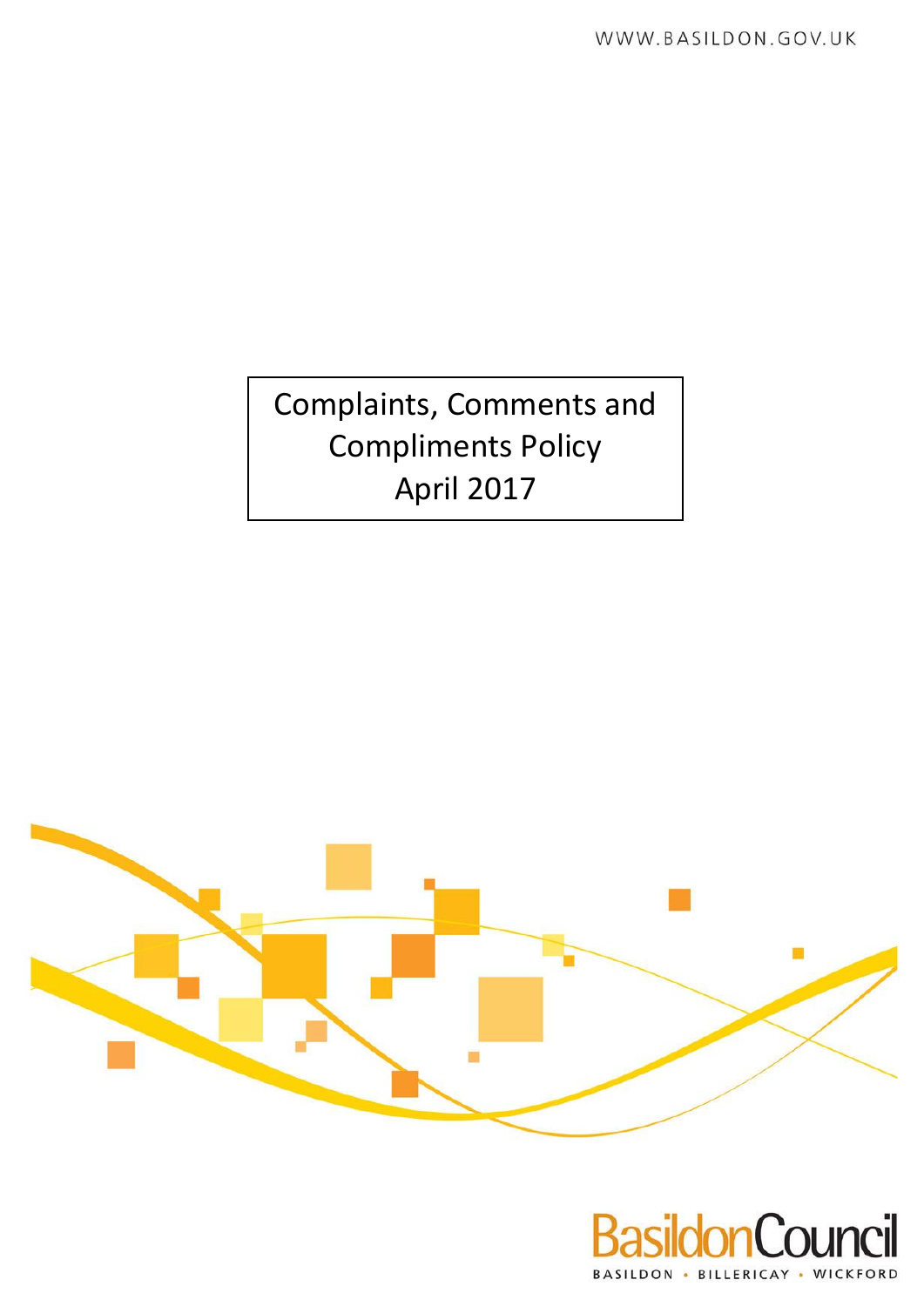| Author:                                                                                                                                                                                                                                                                                      | Tom Walker, Manager of Customer Services      |  |  |  |
|----------------------------------------------------------------------------------------------------------------------------------------------------------------------------------------------------------------------------------------------------------------------------------------------|-----------------------------------------------|--|--|--|
| Section/Directorate:                                                                                                                                                                                                                                                                         | <b>Customer Services</b>                      |  |  |  |
| Service Impact Assessment: Completed 27th March 2017                                                                                                                                                                                                                                         |                                               |  |  |  |
| <b>External Consultation:</b>                                                                                                                                                                                                                                                                |                                               |  |  |  |
| <b>Customer Focus Groups</b><br>$\bullet$<br>Local partner groups, Citizens Advice, DWP, ECC<br>$\bullet$<br><b>Community &amp; Diversity Forum</b><br>$\bullet$                                                                                                                             |                                               |  |  |  |
| Internal Consultation:                                                                                                                                                                                                                                                                       |                                               |  |  |  |
| <b>Customer Focus Groups</b><br>$\bullet$<br><b>Member Scrutiny Working Group</b><br>$\bullet$<br><b>Customer Advisor Working Group/ Focus Groups</b><br>$\bullet$<br><b>Officer Working Group</b><br>$\bullet$<br><b>Cabinet Member</b><br>$\bullet$                                        |                                               |  |  |  |
| <b>Background Information:</b>                                                                                                                                                                                                                                                               |                                               |  |  |  |
| The following sources and research was undertaken to inform the development of this Policy;                                                                                                                                                                                                  |                                               |  |  |  |
| Local Government Ombudsman. (March 2009). Guidance on running a Complaints System<br>http://lgo.org.uk/information-centre/reports/advice-and-guidance/guidance-notes<br>Fallon, M. & Martin, J. (March 2014). Letter to all local authorities and fire and rescue authorities<br>in England. |                                               |  |  |  |
| https://www.gov.uk/government/uploads/system/uploads/attachment_data/file/296194/regulators-<br>code-letter.pdf<br>Better Regulation Delivery Office: Department for Business, Innovation & Skills (April 2014).<br><b>Regulators' Code</b>                                                  |                                               |  |  |  |
| Martin, J. (July 2016). Review of Local Government Complaints 2015-16.<br>http://www.lgo.org.uk/information-centre/reports/annual-review-reports/local-government-<br>complaint-reviews                                                                                                      |                                               |  |  |  |
| Policy Approval -<br><b>Officer Level</b>                                                                                                                                                                                                                                                    | Georgina Blakemore, Head of Customer Services |  |  |  |
| Policy Approval -<br><b>Member Level</b>                                                                                                                                                                                                                                                     | Cabinet Member Decision Record in April 2017  |  |  |  |
| <b>Policy Review Date:</b>                                                                                                                                                                                                                                                                   | <b>March 2020</b>                             |  |  |  |
| Service Impact Assessment<br><b>Review Date:</b>                                                                                                                                                                                                                                             | March 2020                                    |  |  |  |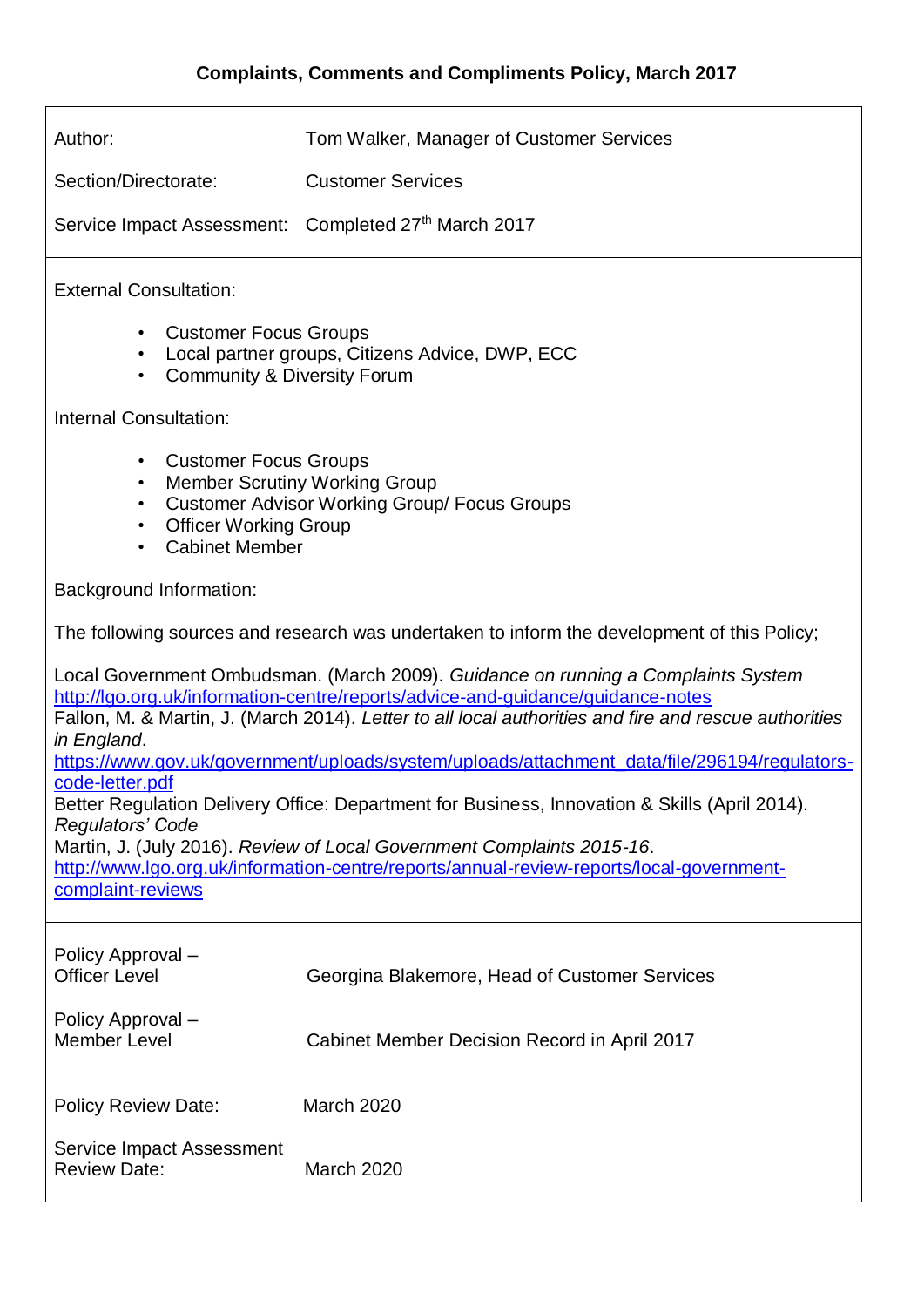#### **1. Foreword**

At Basildon Borough Council we recognise feedback as an incredibly valuable resource for improving the experiences of our customers and shaping the design and delivery of our services for the future. Sound management of customer feedback and delivering a culture of learning from customer feedback underpins each of our core principles set out in the Council's Corporate Plan 2016-2020; these are, to get the basics of service delivery right, to deliver value for money (acting on feedback can often prevent unnecessary waste in future) and to work cohesively with others across our communities.

Since the adoption of the previous 'Comments, Compliments and Complaints Policy' was approved in 2014, the Council has sought to ensure we have open channels for customer feedback and to ensure this feedback is managed in the most effective way. The Council now invites feedback through an improved 'Have your say' function on its website and a designated telephone line, both committed to receiving customer feedback positive, negative or neutral. These channels also allow for customer feedback to be recorded and monitored centrally by the Customer Services team putting us in a better position to ensure a timely and accurate response is issued, but also to understand feedback trends and themes across different service areas and departments and we can use this learning to shape improvements for the future.

These open channels for feedback have ensured a consistent dialogue with customers since the launch of the original Policy in 2014. During the 2015/16 financial year we saw a significant decrease in the escalation of higher-level complaints to the Local Government Ombudsman (LGO). This provides strong evidence of the effectiveness of our drive to improve complaints management, with a particular emphasis upon early resolution to rectify issues. Our approach also allows us to acknowledge, recognise and learn when things have gone well, with over 500 compliments being logged over the 2015/16 period.

In April 2016, the Council introduced a new Microsoft Dynamics Customer Relationship Management (CRM) system to accurately record all complaints, comments and compliments and support the administrative process. This technology enhances our ability to analyse feedback trends by service area, providing the means to evaluate and review any consistent points of feedback and ensure where possible this leads to a tangible change for the benefit of local people. The Council will continue to explore available technologies to enhance the service for residents.

This is a policy shaped with customers, for customers. As a Council we accept, and our customers accept, that we won't always get things right, and that is understandable given the management of over one million individual customer interactions each year. However, this policy sets out our commitment to put things right when they go wrong, if and when it is possible to do so, and always to ensure we use a range of feedback, both positive, negative and neutral, to listen, learn and improve our services for the future.

Councillor Terri Sargent Cabinet Member for Environment and Community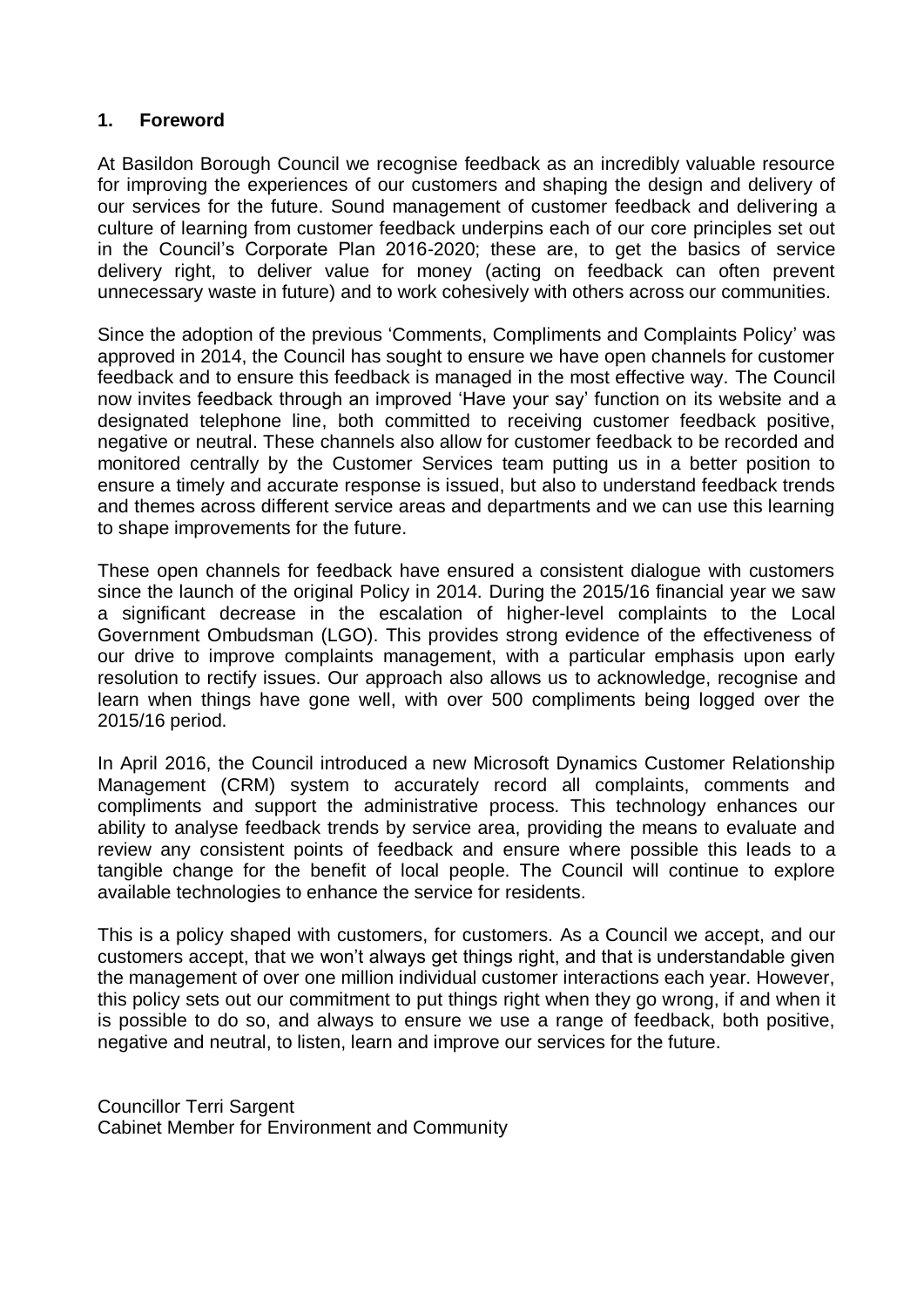# **2. Executive Summary**

**2.1.** This policy outlines Basildon Council's approach to managing complaints, comments and compliments and applies to all services that are provided directly by the Council and those for which the Council has responsibility for, but which are delivered though external businesses and partners who are contracted and employed on behalf of the Council to carry out services directly to residents.

**2.2.** This document sets out the Council's policy for receiving and responding to feedback about the actions, decisions, or apparent failings or successes of its services. The policy is reviewed every three years to ensure that it takes account of emerging legislation, best practice guidance, and is closely aligned to the objectives of the council's Corporate Plan and the ambitions of the Customer Strategy.

**2.3.** This policy should be read in conjunction with the council's procedure for dealing with comments, compliments and complaints which applies to services provided both directly by the council and those provided indirectly by a contractor or partner. This procedure can be found attached via the following link;

<http://www.basildon.gov.uk/CHttpHandler.ashx?id=5846&p=0>

**2.4.** When handling complaints, the Council aims to provide a clear, accessible and flexible process that forms part of service provision and does not overwhelm individuals. The Council recognises that all those who receive Council services have a right to complain if they believe that the authority has failed to act in a satisfactory way or fail to deliver services in accordance with agreed service standards.

**2.5.** The policy also sets out the definitions the Council will use when considering feedback to ensure consistency across the organisation, including complaints, comments and compliments and what constitutes each. It will include the outcomes the Council is hoping to achieve in taking the outlined approach and the priority areas which will guide implementation to deliver those outcomes.

**2.6** This policy ensures that service users are advised of the:

- Standard of service they should expect;
- Appropriate time-scales for complaint handling;

**2.7** Where a complaint is not covered by the policy or procedure, the appropriate member of staff will explain the reasons for this to the complainant and direct them towards alternative relevant processes or procedures.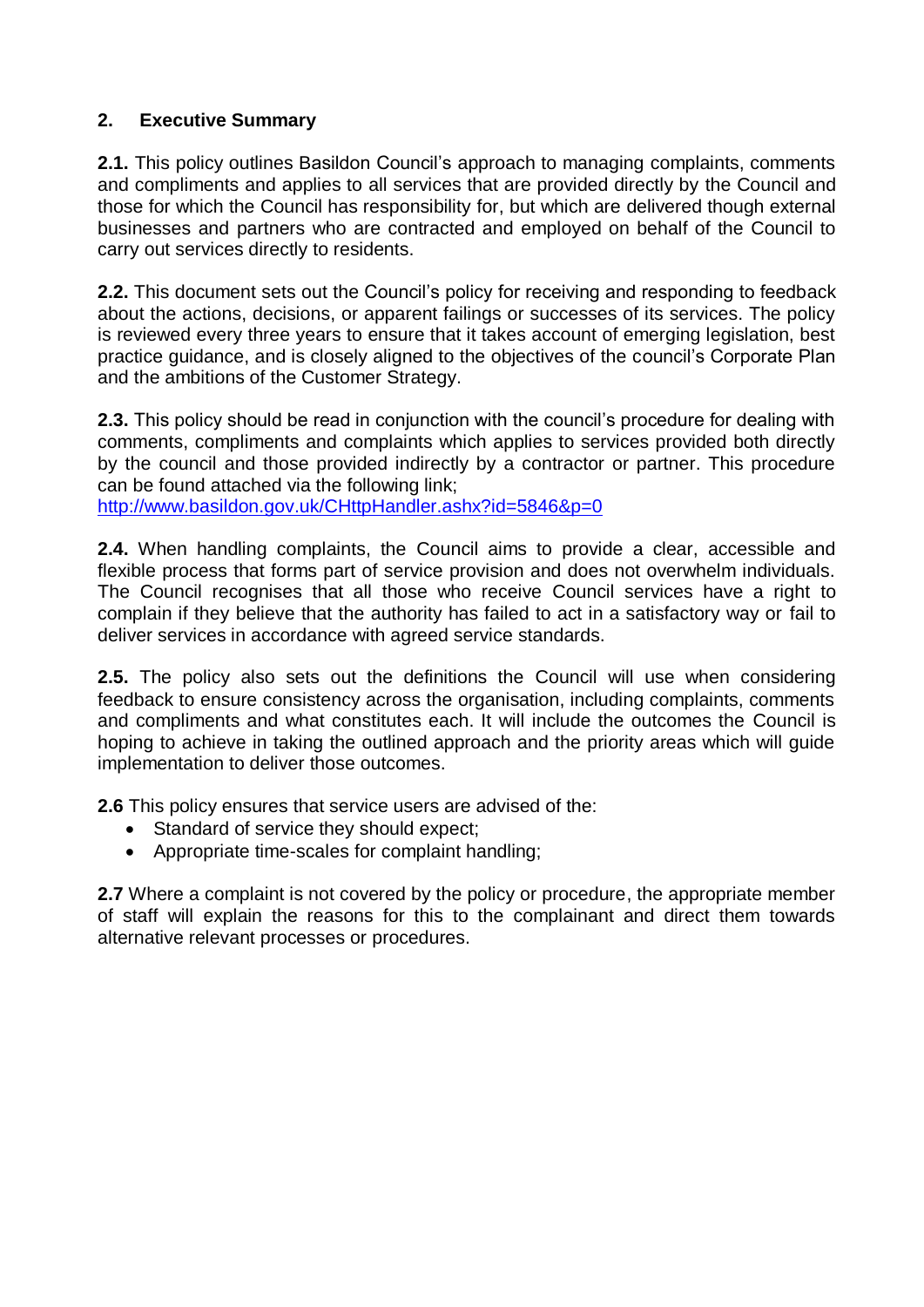# **3. Policy Statement / Vision**

**3.1.** Basildon Council is committed to listening to its customers and will continually review the accessibility of its feedback channels to encourage customers to share their thoughts and experiences. The Council aims to provide and manage a high-quality customer feedback system in which complaints are resolved at first point of contact and customers' views can be used to improve the long-term design and delivery of Council services, policies, procedures and practices.

**3.2.** Basildon Council staff should be supported to receive, interpret and respond to feedback in a way that meets the criteria set out in this policy. It is important that all staff recognise the value of feedback – including complaints – and services have the opportunity to learn from customer feedback including the results of satisfaction surveys. It is also important that staff are made aware of when they or their service area has excelled in meeting or surpassing the needs of customers and this success should be recognised and celebrated.

**3.3.** This policy demonstrates four key driving principles within the approach:

# **i. Commitment**

a. The Council is committed to efficient resolution of complaints, and acknowledges customers' rights to complain.

b. The Council is also committed to actively soliciting feedback, through comments, compliments and complaints.

#### **ii. Procedural Fairness**

a. The Comments, compliments and complaints handling procedures are integrated into the Council's activities and its staff are cognisant of the processes.

b. Confidentiality is respected at all times and decisions are communicated, as is the rationale for the decisions taken.

#### **iii. Responsiveness**

a. Comments, compliments and complaints will be dealt with as quickly as possible and the complainants shall be treated courteously.

b. The Council has a set Service Standard of **10 working days** to provide a response to a complaint, where this is not achievable due to complex investigation, complainants will be advised of any delays and the reasons for this delay, and when a response can be expected.

#### **iv. Transparency**

a. Complaints are to be managed in an open and transparent manner that is open for review whereby:

- The person affected is given a fair hearing and opportunity for a decision to be reviewed.
- All relevant information and arguments are considered.
- Decisions makers act fairly and provide reasons for decisions, with acknowledgement and an apology issued if fault is found by the Council.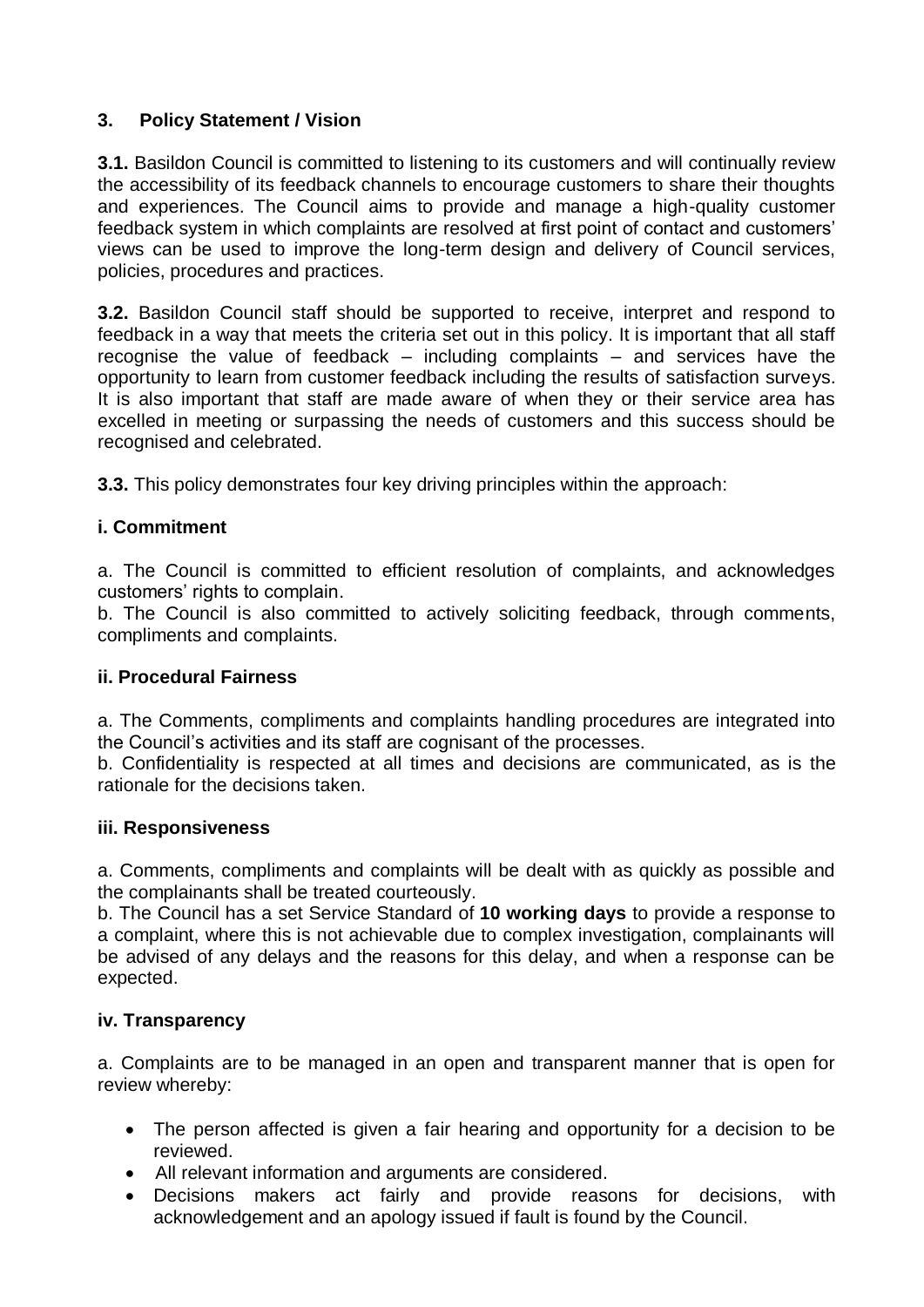# **4. Context**

- National
- $\bullet$  Local
- Council Priorities

# **National**

**4.1.** Basildon Council's Comments, Compliments and Complaints Policy is written to be compatible with both the Regulators' Code, the Housing Ombudsman and the Local Government Ombudsman (LGO)'s updated *Guidance on Running a Complaints System*.

# **4.2. The Regulators' Code**

The Regulators' Code came into statutory effect in April 2014 in accordance with section 23 of the Legislative and Regulatory Reform Act 2006. The code "sets out Government's expectations in respect of the provision by local authorities of clear and accessible complaints and appeals processes, for use by businesses and others that they regulate". The regulatory services provided by the Council include: environmental health, pollution control, pest control, building control, advice services, licensing, food safety, health and safety, and animal health. The code states that "Regulators should have a range of mechanisms to enable and regularly invite, receive and take on board customer feedback," including the use of customer satisfaction surveys.

**4.3.** The LGO provides a free and impartial service which looks at complaints about councils and a number of other organisations providing local public services. Since April 2009, the LGO has required that all complaints must have been dealt with through a council's own complaints procedures before it will undertake an independent review of a complaint. This decision was made on the basis that "the most effective and timely way to resolve a complaint is for it to be put right at the local level before the issue escalates to the Ombudsman".

#### **4.4. Housing Ombudsman**

The Housing Ombudsman Service was established in April 2013 to look at complaints about the housing organisations that are registered with Housing Ombudsman, this includes Basildon Council. The Housing Ombudsman are responsible in support housing organisations to resolve disputes involving the tenants and leaseholders of social landlords and our voluntary members (private landlords and letting agents who are committed to good service for their tenants) or leaseholders. Due regard has been paid to the Housing Ombudsman's best practice in the development of this policy and the accompany Complaints, Comments and Compliments procedure.

#### **4.5. Local Government Act**

In accordance with Section 92 of the Local Government Act 2000 the Council may make payment or provide some other benefit if there is evidence of maladministration in the exercise of the Council's functions and a person is adversely effected by that action.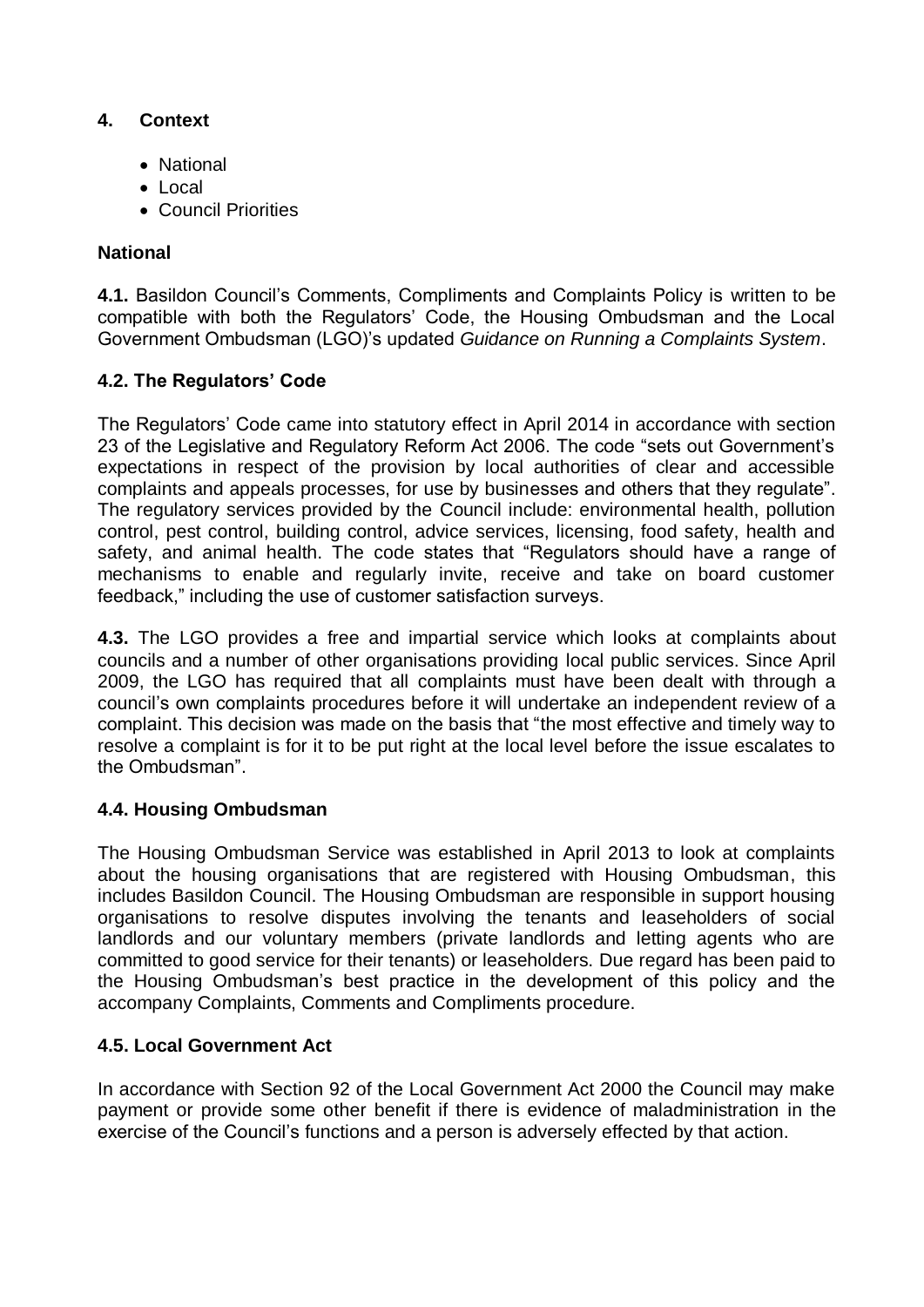**4.6.** Local councils increasingly rely upon and operate within a system of partnership arrangements which involve public, private and charitable organisations. Within this context, it is important to ensure clear lines of accountability: all partners should be aware of their roles and responsibilities within the management of customer feedback and how to advise those customers seeking redress.

# **4.7. Local Government Ombudsman's Guidance on Running a Complaints System**

The Council's approach to handling comments, compliments and complaints will demonstrate the features set out below. Six of these features are identified in the LGO's most recent Guidance on Running a Complaints System, however, these features will be tailored to provide the most effective framework for Basildon Council in managing the complete range of feedback received by customers. The final feature, "transparency", is an addition which the council seeks to uphold universally when interacting with citizens.

#### **4.7. i. Accessibility**

- The Council's procedure for dealing with comments, compliments and complaints will be well publicised and the Council will continually review ease of access by seeking customer feedback.
- Citizens will be able to make representations via their preferred channel including online and or over the phone to a designated complaints, comments and compliments telephone line.

#### **4.7. ii. Communication**

- Customer feedback will be recorded centrally and communicated to relevant staff members, Heads of Service and partner organisations so that improvements can be made in the way the Council administers its services.
- In the case of complaints, direct contact will be made with the complainant at the earliest opportunity and communication will continue until the issue has been resolved.

#### **4.7. iii. Timeliness**

- The Council has a Service Standard of 10 working days to respond to a complaint.
- Where this service standard is not achievable, the complainant will be advised of the delay, the reasons for this and when the complainant can expect a response.
- All complaints will be logged and tracked in a central system with appropriate reference numbers issued to the complainant.
- The maximum timescale for dealing with complaints is twelve weeks, as stated by LGO guidance.
- Unless specifically requested, there is not an automatic assumption that the Council will reply to comments or compliments. The Council will respond when deemed necessary to do so. All feedback including comments and compliments will be captured and analysed.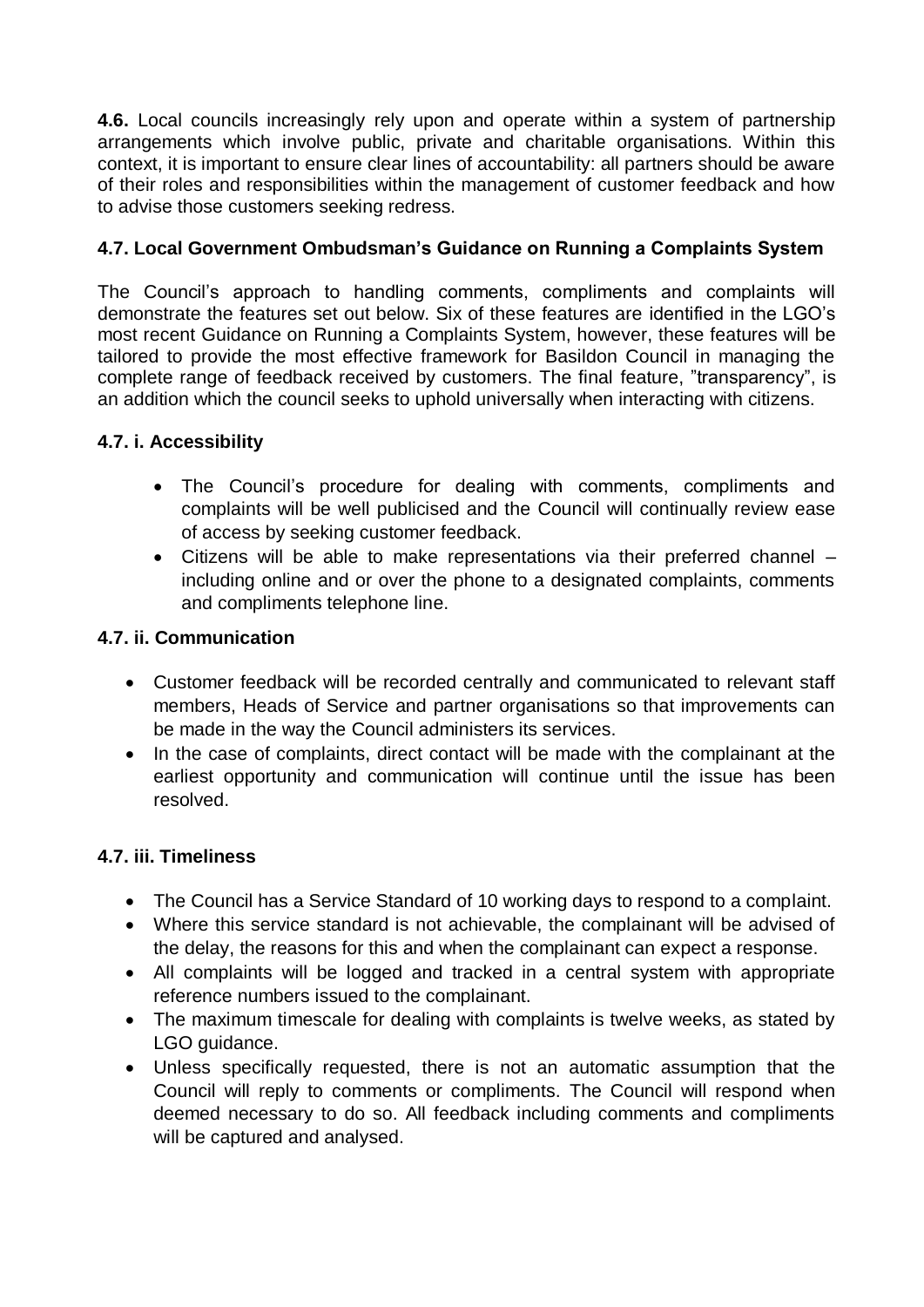# **4.7. iv. Fairness**

- All those employed or contracted by the Council will be made aware of their individual duties or responsibilities within the comments, compliments and complaints procedure.
- Those individuals or services which are the subject of customer feedback will be made aware of the nature of the feedback and will be given the opportunity to comment.
- The procedure for managing complaints is understood as a mechanism for learning and development rather than punishment or accusation.
- Complaints received by members of staff who are also service users of the Council will be dealt will sensitively and professionally with the appropriate level of confidentiality.
- The Council will always handle complaints empathetically with the aim to resolve the complaint, if and when possible to do so.

# **4.8. v. Credibility**

- The Council's complaints process will be timely, responsive and bound by a clear set of standards. These standards will be enforced across the organisation with ownership at the level of senior management.
- The Council will produce an Annual Complaints Report which details the level of complaints and other forms of feedback received by the Council each financial year to be presented to Councillors. This report will highlight developments in the feedback management procedure and make Councillors aware of how services have sought to make improvements based upon customer feedback.

#### **4.8. vi. Accountability**

- Staff should refer to the Council's Information Management Policy or seek advice from the Legal and Information Support Team to ensure information rights are not breached when providing information to customers.
- Recommendations to improve services and resolve grievances must be implemented in a timely way.
- The Council will regularly review its feedback management system to ensure standards and timescales are realistic and appropriate and that customer satisfaction remains sufficiently high.

#### **4.8. vii. Transparency**

- Public sector bodies are required to be transparent in the way they undertake business and conduct internal activities which impact members of the public. This includes the management of comments, compliments and complaints.
- Customer Services Focus Groups will be consulted about any proposed changes to the feedback management procedure and will be invited to help scrutinise the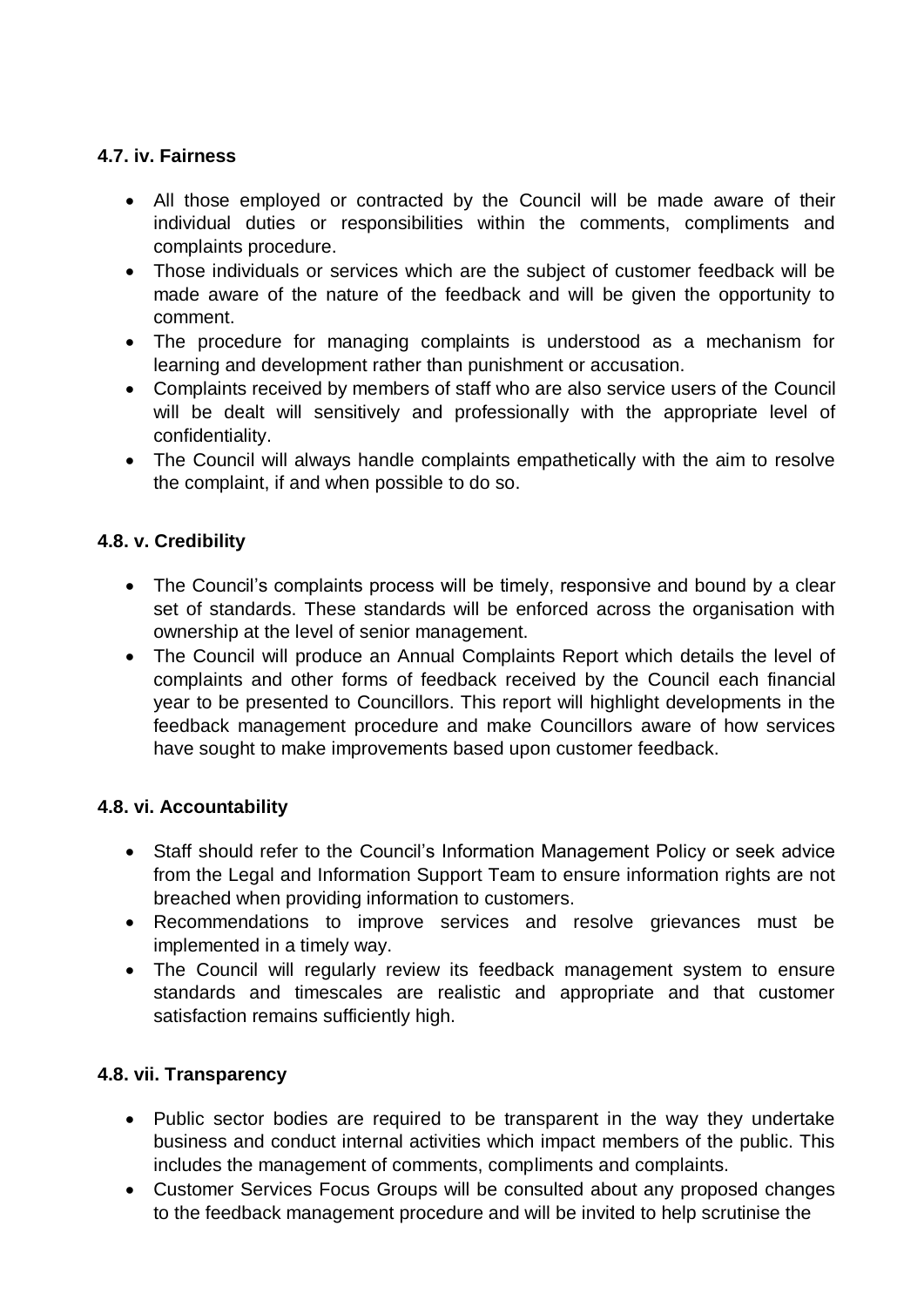arrangements to ensure continuous improvement.

# **5. Definitions and Exclusions**

**5.1.** The following definitions will be used in the management of customer feedback to ensure that customers' views are logged correctly:

# **Comment**

**5.2.** A comment can be described as an opinion or belief, feedback or remark expressed by a customer. Enquiries or ideas about the availability, delivery or nature of services are welcomed as valuable means to help the Council improve its function.

**5.3. Example:** "*I think this web page might work better if it was adapted in this way…'*

# **5.4. Compliment**

A compliment is defined as a customer statement of positive recognition or praise for a service or individual. Compliments confirm a positive experience of services, employees and provide insight into what the Council is doing right and what is working well. All customer compliments will be logged on the corporate Customer Relationship Management (CRM) system to ensure that good service is recognised and rewarded.

**5.5. Example:** *"I would like to thank you for the excellent service provided by the Basildon Animal Control Team in helping to locate my missing dog last week. Your staff were very helpful and supportive."*

#### **5.6. Complaint**

A complaint is an expression of dissatisfaction, however made, about the standard of service, action or lack of action by Basildon Borough Council or its employees; in connection with any services it has responsibility for, which affects either an individual customer or group of customers. A complaint may be generally defined as an expression of dissatisfaction or disquiet in relation to a service, one which requires a response.

**5.7. Example:** "*I have reported a particular issue on these dates….I received no acknowledgement, no one has got back to me and the matter continues to remain unresolved despite it being urgent. I now wish this to be responded to as a Stage One Complaint."*

**5.8.** The Council identifies a number of basic principles which inform its complaints management approach:

- The majority of complaints arise from a genuine feeling of grievance or concern all customers have the right to complain, compliment and provide comment, in order to be heard, and have their complaints investigated
- Grievances can become exacerbated if not dealt with sensitively and at the earliest available opportunity
- Complaints can serve to highlight deficiencies in services but often also highlight more efficient ways of doing things, this links to the principles of the Corporate Plan to deliver Value for Money services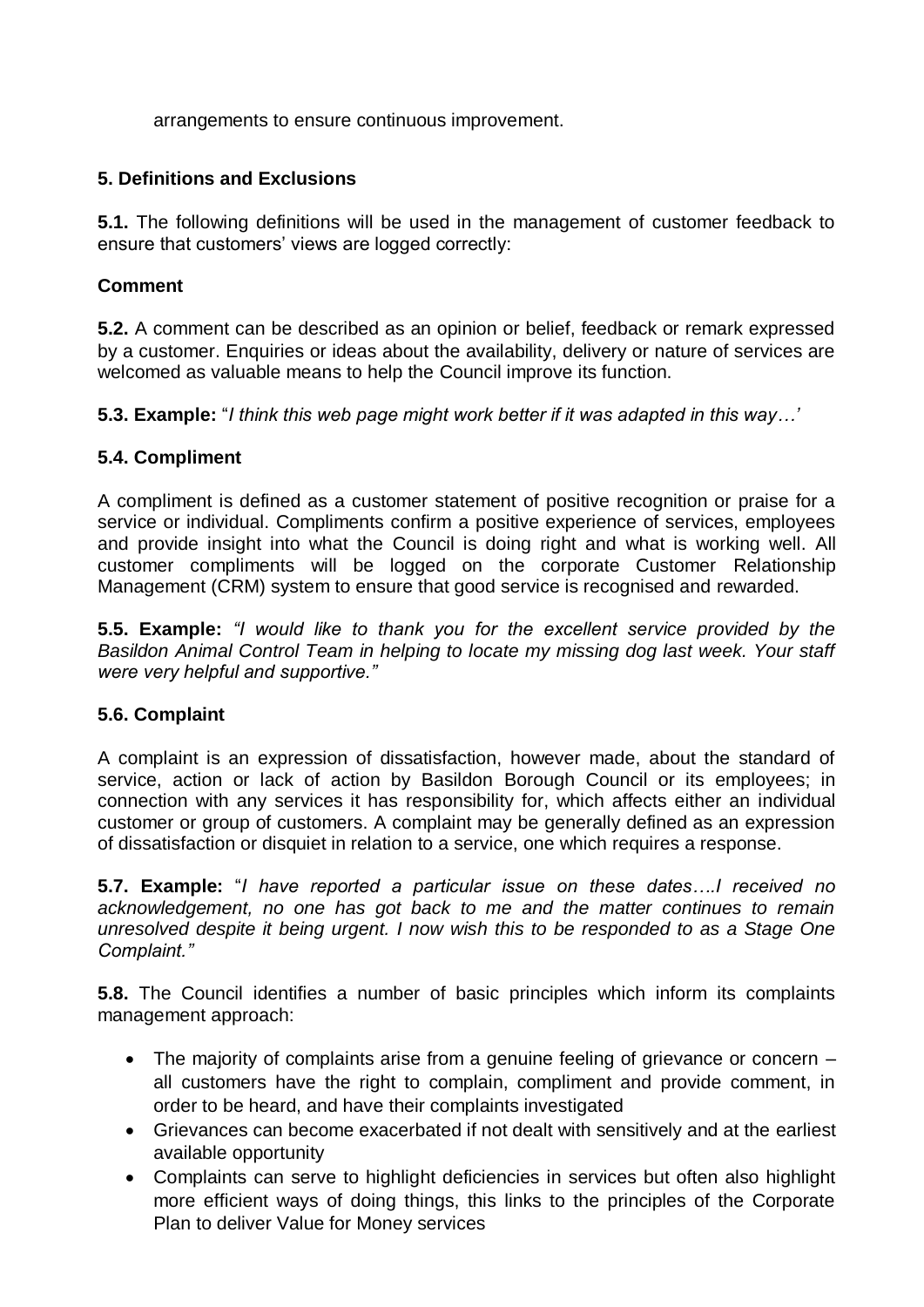- Efficient and effective management of complaints is integral to the way the Council functions
- As there can be confusion around what a customer's expectations might be, Council staff should clarify with the customer whether they are seeking to make a complaint
- The confidentiality of the customer and those persons mentioned (whether staff or others) should be appropriately protected

**5.9.** A complaint may arise as a result of many things relating to service functions such as, but not limited to:

- An unwelcome or disputed decision
- Concern about the quality of appropriateness of a service
- Delay in decision-making or provision in services
- Delivery or non-delivery of services, including complaints procedures
- Quantity, quality, cost or frequency of service
- The attitude or behaviour of staff

#### **5.10. Stage 0 Complaints**

In line with the most recent LGO guidance, Basildon Council does not differentiate between a 'formal' and an 'informal' complaint as "both are expressions of dissatisfaction that require a response." However, seeking the right outcome for our customers in a timely fashion is the priority in the Council's approach. Therefore, prior to a complaint being submitted the Council may ask, with a customer's consent, if steps can be taken to address a matter before a complaint is submitted. This may be to quickly put right or resolve an issue without the need for written correspondence which may not be of benefit to the customer who simply wants action taken or the matter swiftly resolved. The management of such complaints is set out in the accompanying Complaints Procedure as a Stage 0 complaint. All Stage 0 complaints will be logged, monitored and analysed as with all other complaints.

#### **Complaints, Comments and Compliments Exclusions**

#### **5.11. Outside of the Council's Service Jurisdiction**

The Council will only be able to receive and process complaints, comments and compliments in relation to services it provides, or services delivered by an alternative provider on the Council's behalf. The Council will inform the customer if an item of feedback does not relate to a Council service, and where possible inform the customer of the responsible body or entity to whom the feedback relates, when this is known.

#### **5.12. Service Standards**

The Council will acknowledge, record but not respond to complaints regarding a service standard set and agreed by the Council. Complaints can be progressed if the delivery of a service is not achieved within the agreed service standard timeframe or level of service. The Council will clarify when this exclusion applies and when the expected service will be delivered.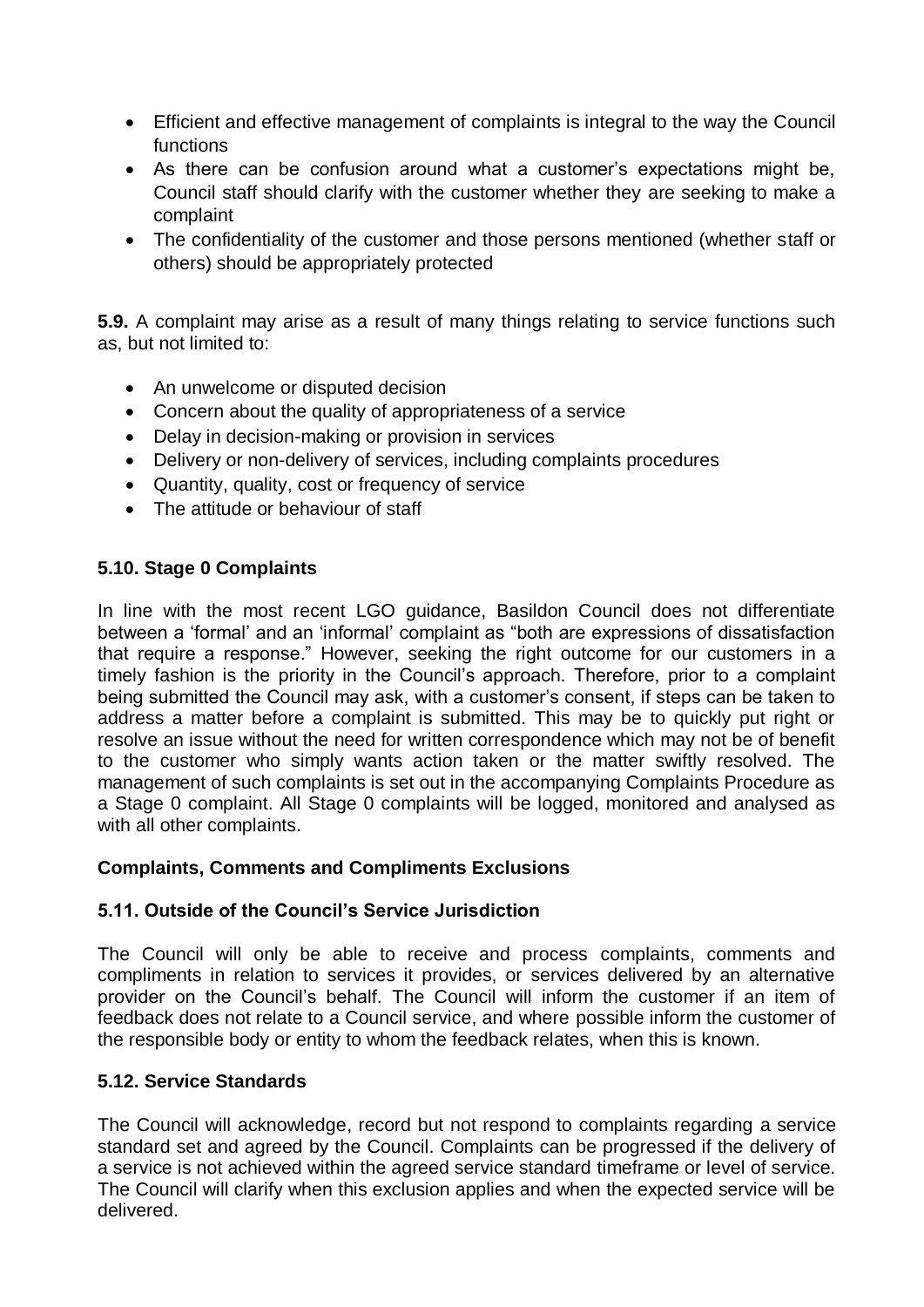#### **5.13. Misinformation or Factual Inaccuracy**

The Council will not receive complaints on the basis of factual inaccuracy or misinformation provided on behalf of the complainant/s. Complaints will be received and responded to if compelling evidence is provided by the complainant to reject the Council's assertion that the information provided by the complainant is inaccurate or false.

#### **5.14. Complaints when a Service Request has Not Been Actioned by a Customer**

If a customer requests to issue a complaint but has not provided the Council with relevant information to process a standard request for a complained about service, the Complaint Team will advise the Customer how to raise this request prior to any complaint being taken forward. In such instances, complaints will not be progressed until sufficient time has passed for the service request to be actioned within agreed service standards.

#### **5.15. Anonymous Complaints**

An anonymous complaint is defined as one where the Council does not hold any contact details for the complainant (name, telephone number, e-mail address, home address.).

Under these circumstances, the Council may not be able to put the complaint through the stages of the process.

#### **5.16. Complaints Regarding National Government Policies**

The Council has a statutory duty to implement Government legislation and is therefore unable to progress complaints based upon the content or mandated delivery of national policies. In such instances Customer Service Advisors will provide steps and advise to whom complaints or representations about such policies can be made.

#### **5.17. Complaints Regarding Agreed Council Policies**

The Council has a range of adopted policies which prescribe and guide the business of the Council. The Council must ensure that all its policies comply with relevant legislation. Careful consideration is given to how policies impact on staff, service users, residents and groups with protected characteristics. Such policies are approved by Elected Members through the Council's decision making processes and officers are required to operate in accordance with agreed policies. It is recognised and accepted that policies can have what individuals might perceive as positive or negative impacts for them, based on their circumstances.

The Council will deal with complaints alleging that relevant council policy has not been complied with, or that alleges the policy does not comply with relevant legislation through its normal complaints procedure. In circumstances where it is alleged that actions have been taken in the absence of a policy or where an individual believes a Council policy should exist but is absent, these complaints will also be dealt with using the normal complaints procedure.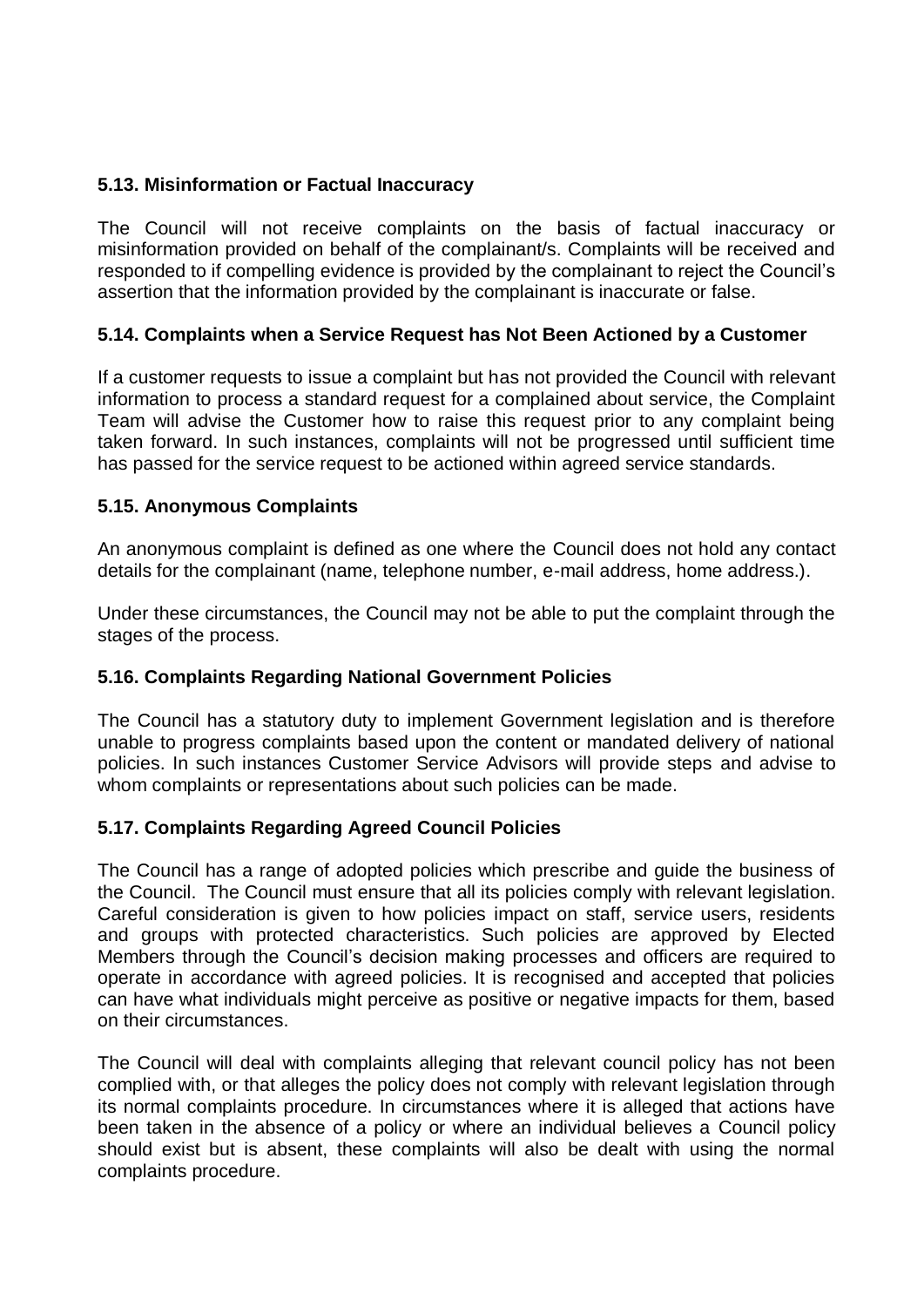Where a complaint relates to how a person has been effected as a result of a Council policy, there is very limited scope to investigate that complaint, however feedback and comments on the impact of policies will be taken into account (as appropriate) and considered as part of future reviews of the policy. Residents are also encouraged to provide feedback to their Ward Councillors (details of which can be found at [www.basildon.gov.uk\)](http://www.basildon.gov.uk/) who has options to make representations regarding the appropriateness of the policy through the decision making process.

#### **5.18. Complaints regarding Settled or Ongoing Legal Cases or those with an Existing Right of Appeal**

Complaints will not be dealt with if there is an existing right of appeal or an existing or settled legal case regarding the specific matter - for example, an appeal to a Council Tax Tribunal, an ongoing Housing Review decision, or referral to a Planning Inspectorate. In such instances the complainant will be written to advising of this and if appropriate, advice will be given on how to pursue an alternative appeal. For those complainants who are, or who have pursued legal action against the Council, the outcome of this will override any formal action that can be determined by investigation via the Council's Complaints Procedure.

#### **5.19. Basildon Borough Councillors**

Elected Members of Basildon Borough Council will have enquiries and any associated complaints managed through the Council's Member/Officer Contact Protocol.

Councillors can act as advocates for complainants and details pertaining to complaints advocacy are set out in the accompanying Complaints, Comments and Compliments Procedure.

#### **5.20. Managing persistent or unreasonable complainants**

The Council is committed to handling customer feedback fairly and impartially and to provide a high quality service to those who make them. As part of this service we would not normally limit the contact complainants have with us. The majority of individuals who contact the Council communicate in a polite and reasonable manner.

The ['persistent or unreasonable complainant' procedure](mailto:http://www.basildon.gov.uk/CHttpHandler.ashx?id=5884&p=0) is aimed at how we manage the relatively few individuals whose actions we consider unreasonable. The Council may not progress complaints or comments from customers managed under this process.

#### **5.21. Aggressive/abusive behaviour – violence at work policy**

Unreasonable behaviour is behaviour or language (whether verbal, i.e. face to face or by telephone, or written) that may cause staff to feel intimidated, threatened or abused. The Council recognises that customers may have reason to feel aggrieved, upset or distressed when they issue a complaint, however aggressive or abusive behaviour will not be tolerated and will be dealt with under the Violence at Work People Management Procedure (PMP).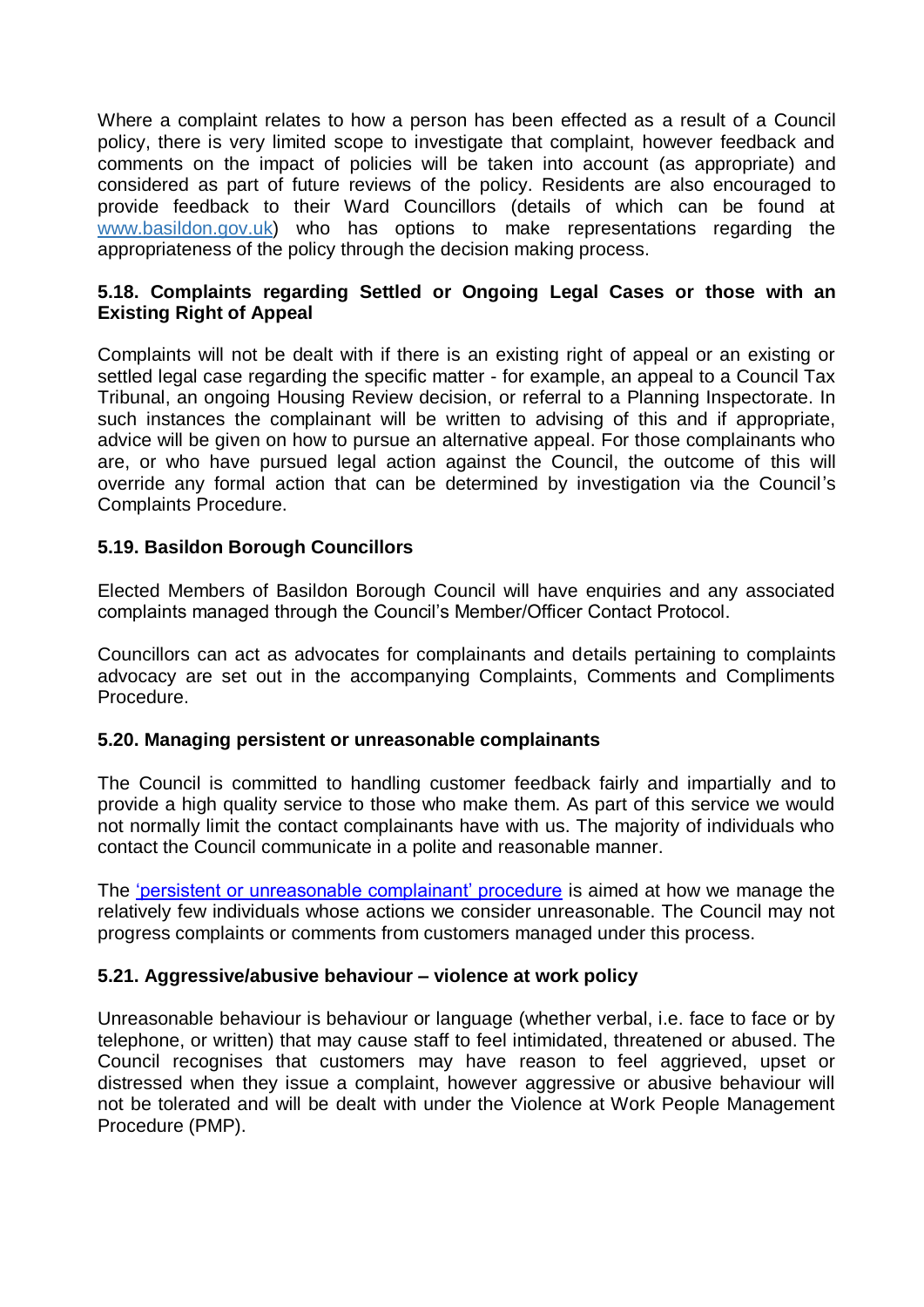# **6. Outcomes and Priorities**

**6.1** Outcome 1: Improve Basildon Council's services and culture

Priorities:

- Deliver the right outcomes for residents where possible
- To listen and learn when and where we can improve
- Centralise the complaints handling system
- Improve consistency and co-ordination across services

**6.2** Outcome 2: Increase customer satisfaction

Priorities:

- Be accessible
- Reflect the Council's desire to provide a good quality service
- Apply lessons learnt from comments, compliments and complaints
- Transparent and clear process for customers
- Identify user satisfaction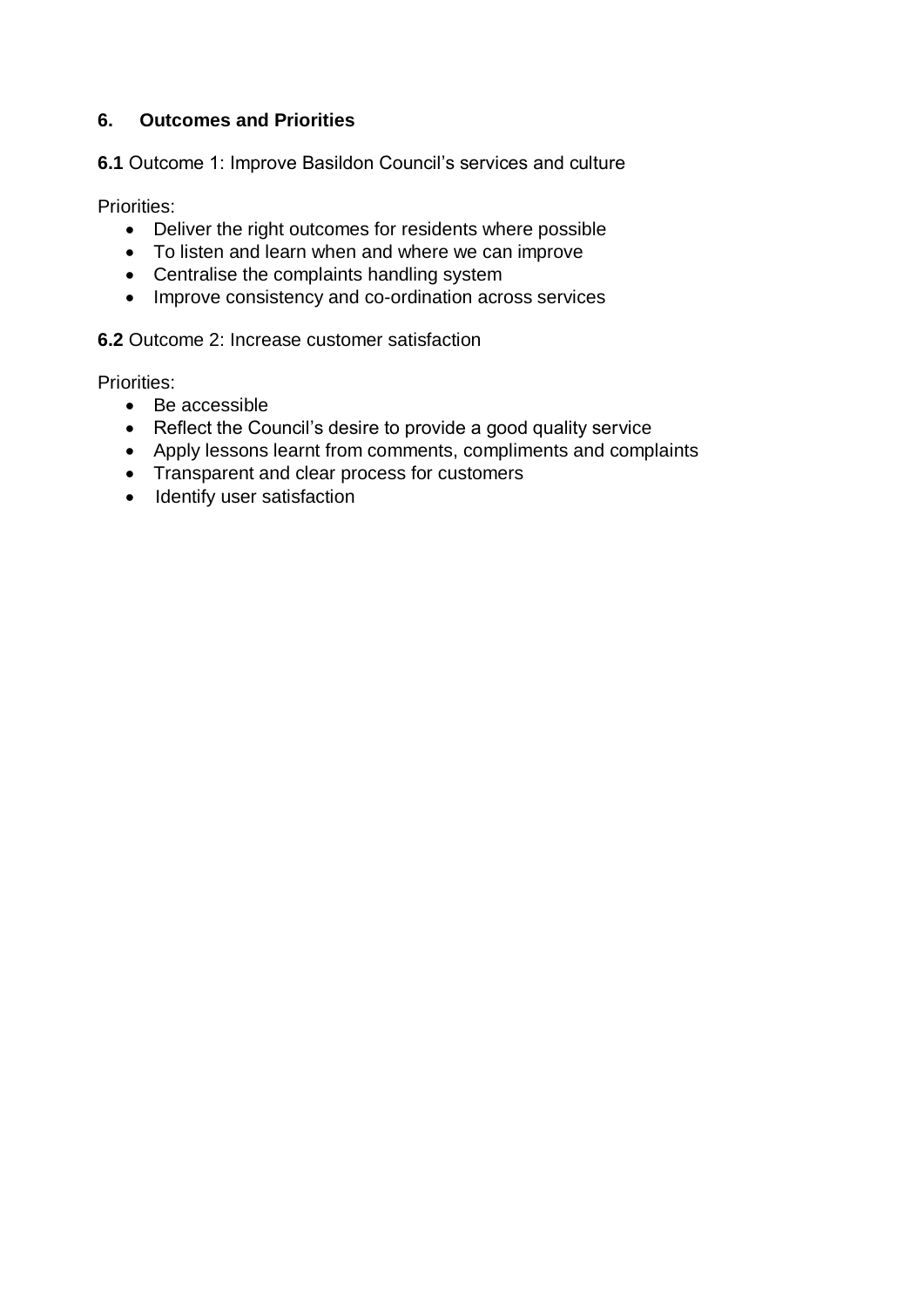# **7. Basildon Borough Council Principles and Promises**

#### **7.1 Corporate Plan 2016/20**

The table below shows the impact of this policy upon the delivery of Basildon Council's Core Principles. These principles are considered essential in building the trust that is necessary for the delivery of the corporate promises. The first principle explicitly covers the correct management of enquiries and requests.

| <b>Core Principle</b>                 | <b>High</b> | <b>Medium</b> | Low |
|---------------------------------------|-------------|---------------|-----|
| <b>Get the Basics Right</b>           |             |               |     |
| Value for Money and Strong Governance |             |               |     |
| <b>Working with Others</b>            |             |               |     |

**7.2.** The successful implementation of the Comments, Compliments and Complaints Policy will indirectly facilitate the delivery of the corporate promises by creating a mechanism in which local views are captured and used to improve Council services, policies and procedures, and to work more efficiently to deliver the correct outcomes for residents, and in that sense this policy helps underpin the principle to deliver value for money services.

#### **7.3** '**Comments, Compliments and Complaints' Procedure**

Details the comments, compliments and complaints process for customers, including the contact information to provide feedback to the Council and the agreed complaint management stages.

<http://www.basildon.gov.uk/CHttpHandler.ashx?id=5846&p=0>

#### **7.4 Persistent or Unreasonable Complainant Procedure**

Council staff inevitably comes into contact with a small number of complainants, who because of the frequency, nature and quality of their contact with the Council, take up an unwarranted amount of Council resources or impede the investigation of their complaints. The Persistent and Unreasonable Complainant Policy details where the complainant could be considered vexatious and how to respond in these situations

<http://www.basildon.gov.uk/CHttpHandler.ashx?id=5884&p=0>